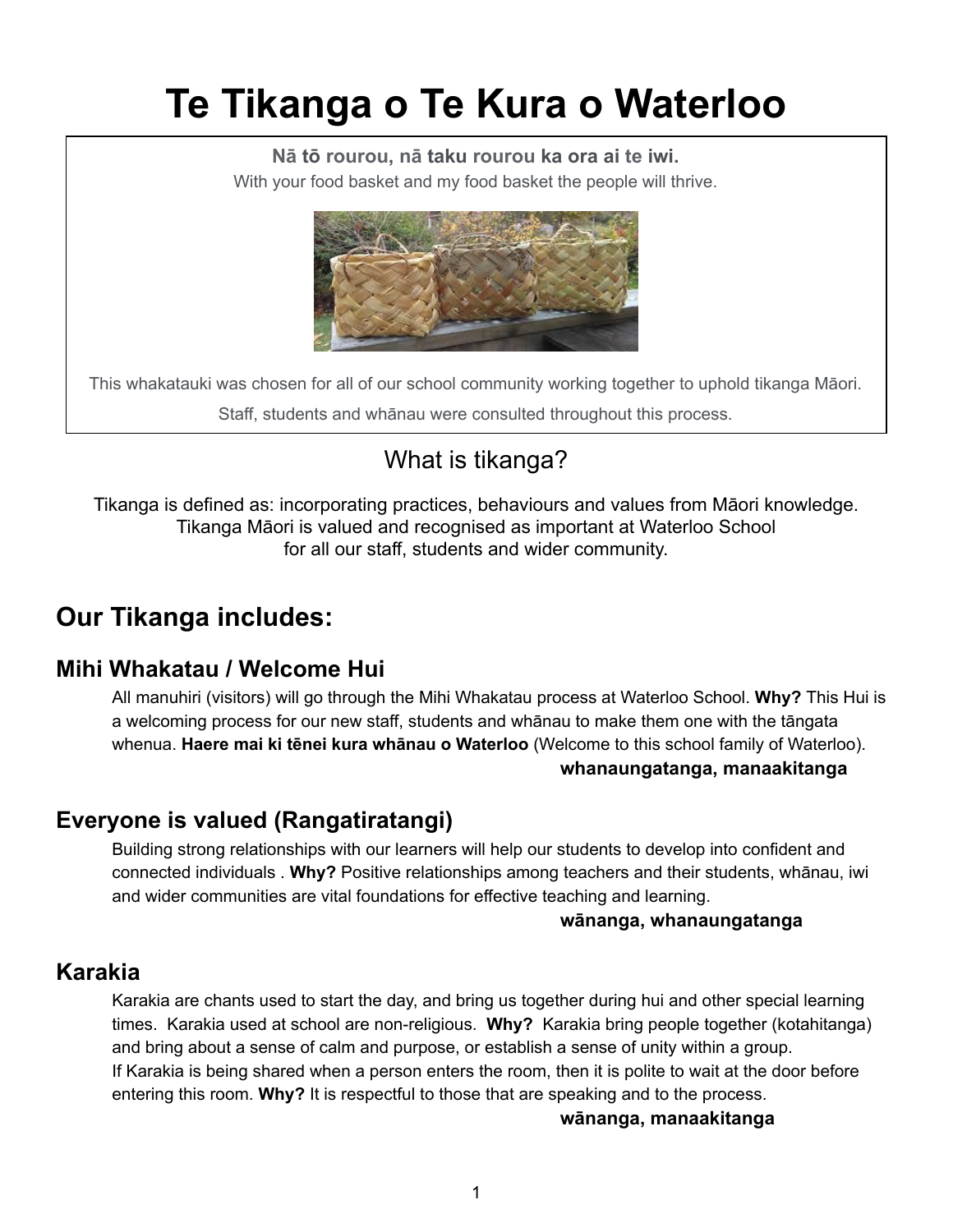#### **Welcome staff / visitors**

Greet people (staff, whānau, guests) as they enter the room. **Why?** This is a sign of respect and acknowledges the mana of people entering the room. **wānanga, whanaungatanga,**

**manaakitanga**

### **Kapa Haka**

All students will get to experience the opportunity of attending Kapa Haka, link to culture and Māori identity. **Why?** This is the essential element to whanaungatanga, the importance of people and connectedness. It enhances positive well-being by encouraging a sense of belonging in which to practice te reo, tikanga and histories. **wānanga, whanaungatanga,**

#### **manaakitanga, tangata whenuatanga**

#### **Kupu o te wiki**

Having a te reo plan. A word of the week that is incorporated into a sentence. These words can be used in the classroom, by teachers and students to upskill their confidence in learning and speaking te reo. **Why?** Retention and use of te reo is important for Aotearoa/New Zealand society as a whole, and to strengthen Māori culture, language and identity. **wānanga, manaakitanga, ako,**

#### **tangata whenuatanga**

#### **Tuakana Toa**

Tuakana means: elder brothers, sisters or cousins. Toa means: courage, bravery, experienced and capable. Tuakana Toa is about all students having an understanding of Māori culture and all ideas associated with it, e.g. legends, atua, te reo, kupu, etc. **Why?** To empower our senior students to develop their leadership skills so they are able to pass the knowledge they have acquired related to Māori culture onto our younger students (teina) across the school.

#### **wānanga, whanaungatanga, ako, manaakitanga, tangata whenuatanga**

#### **Pepeha**

Is a way of introducing yourself in Māori. It tells people who you are by sharing your connections with the people and the places that are important to you. **Why?** It connects us with our tupuna, whānau, iwi and marae. It is how we learn about our family history, and knowing who we are and where we are from. **wānanga, whanaungatanga, ako,**

#### **manaakitanga, tangata whenuatanga**

#### **Celebrations**

Māori Language week/Matariki/other cultures represented across our school are celebrated throughout the year. **Why?** Cultural celebrations help to foster respect and understanding of other cultures' perspectives. They also help to unite and educate our differences, as well as common interests.

> **wānanga, whanaungatanga, manaakitanga, tangata whenuatanga**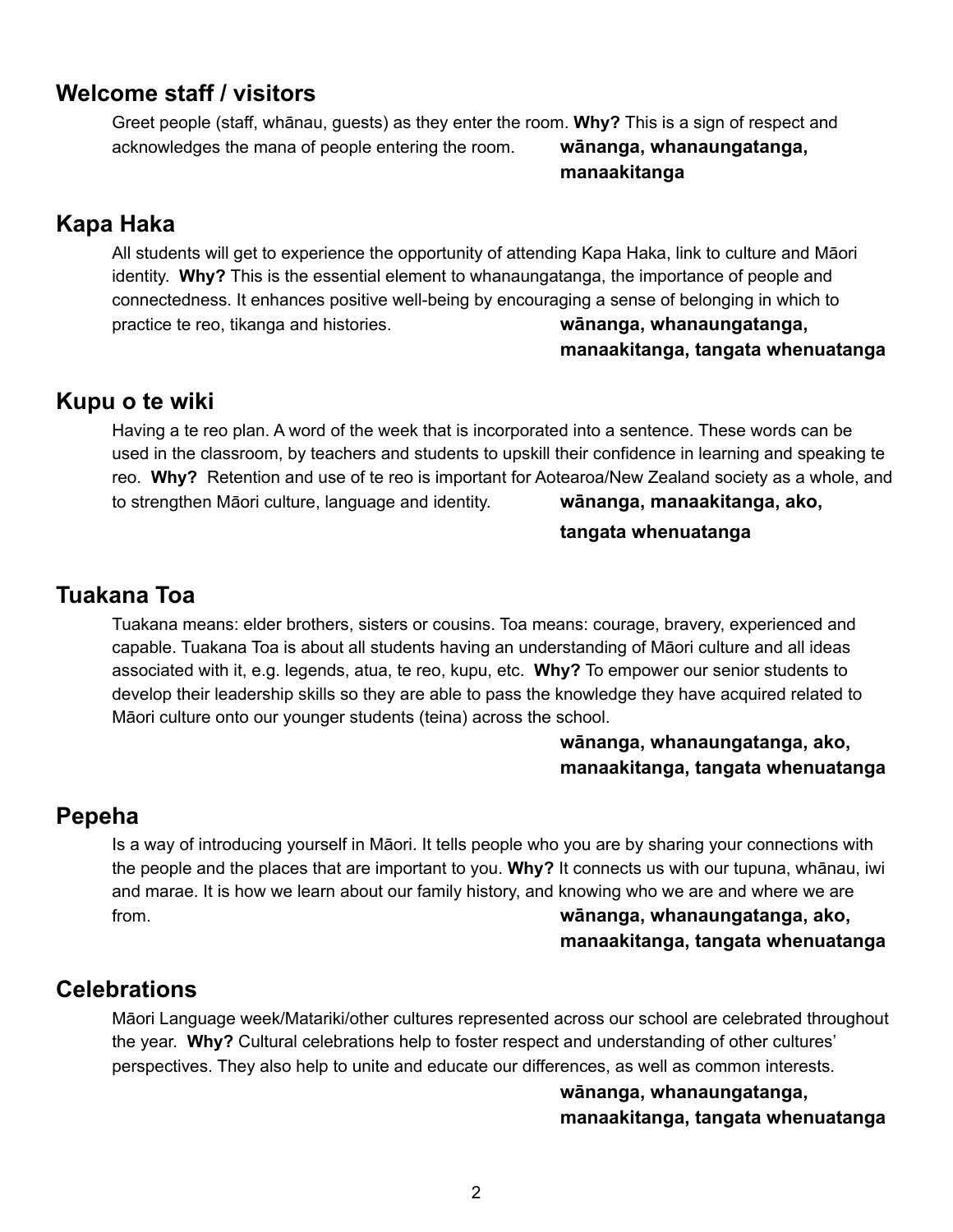### **Whakataukī (Proverb)**

Aligns with our school termly values focus. They are commonly used as inspirations in speeches and also as gentle reminders spoken to each other in everyday life. **Why?** They represent the wisdom guiding the Māori culture. **wānanga, tangata whenuatanga,**

**manaakitanga, whanaungatanga**

#### **Professional Development**

Upskilling our knowledge and understanding to being culturally responsive teachers of Māori learners through a number of programmes, such as Tātaiako and professional development provided by colleagues. **Why?** As empowered learners, we are continually working towards improving our knowledge and understanding of tikanga and te reo for the success of ourselves and our students.

> **wānanga, whanaungatanga, ako, manaakitanga, tangata whenuatanga**

#### **Waiata**

Waiata is sung on a number of occasions across our school, such as at our Mihi Whakatau / Welcome Hui, karakia, assemblies and classroom practices. **Why?** Is used to commemorate an important event or gathering, support a whaikōrero (formal speech) or used to help teach students.

> **wānanga, manaakitanga, tangata whenuatanga**

#### **Understandings**

**Tables (tēpu)** - Not sitting on tables, particularly tables with food on them or those likely to have food on them at any point. **Why?** Is linked to Māori beliefs about tapu nature and that putting your bottom on the table is perceived to be unhygienic.

**Hats (pōtae) -** Not wearing hats inside. **Why?** It is a sign of respect and the removal of a hat when entering a building is a sign of friendly intent. **wānanga, whanaungatanga,**

**manaakitanga, tangata whenuatanga**

#### **Integrating across the Curriculum**

Allows for students to make links and understandings with the different contexts and concepts of which they are inquiring about. **Why?** Encourages students to take responsibility for their own learning, along with providing Māori Learners contexts for learning where identity, language and culture are valued and recognised. **wānanga, whanaungatanga, ako,**

**manaakitanga, tangata whenuatanga**

#### **Home and School**

Sharing learning and thinking with our whānau community across the different areas of the curriculum. **Why?** Working together to strengthen home and school partnership so our whānau can view their child/ren's work and provide feedback on their ideas (celebrating their child/ren's successes and achievements). **wānanga, whanaungatanga, ako,**

**tangata whenuatanga**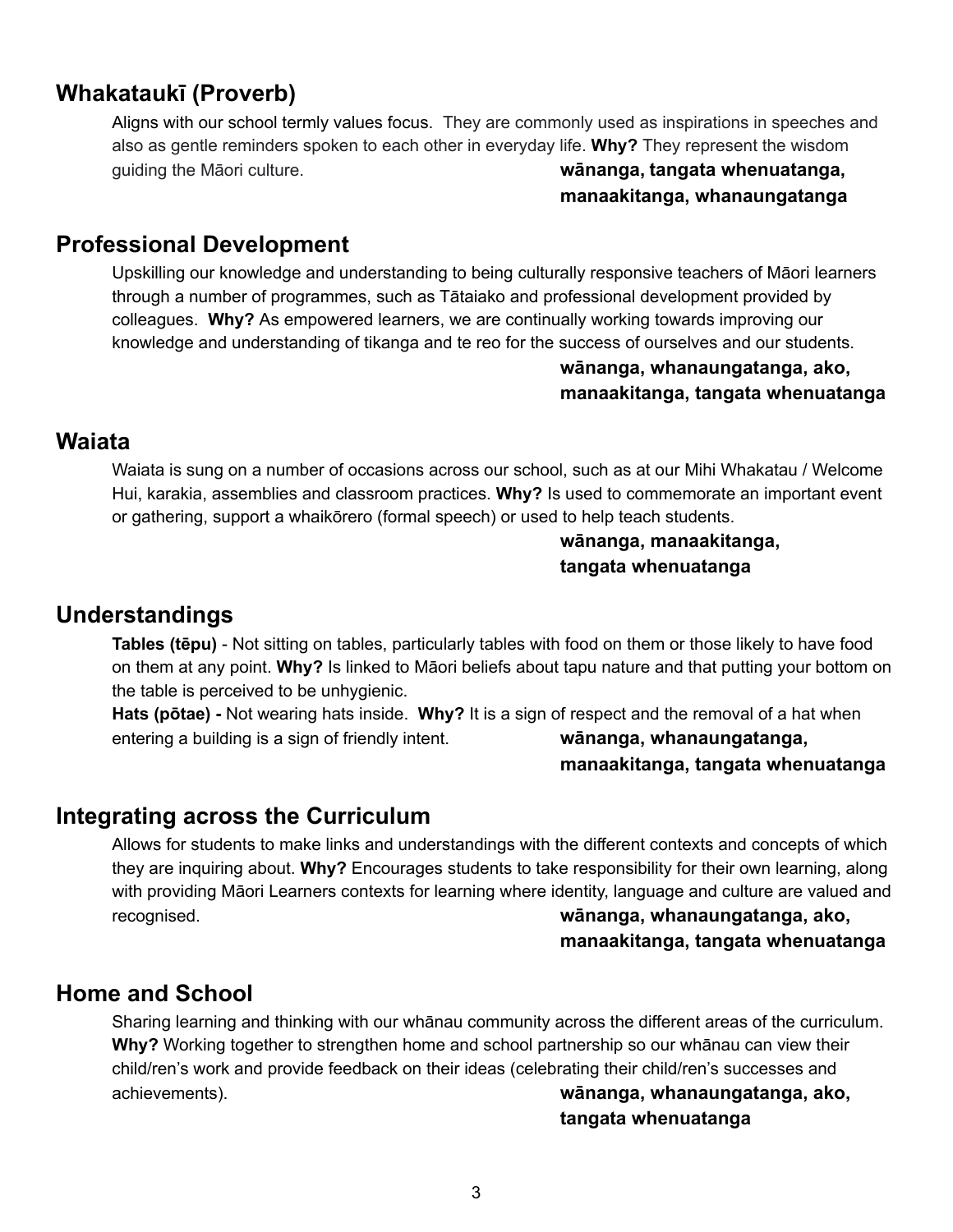**The following principles help to understand and honor all actions and decision making related to Te Tiriti o Waitangi:**

## **Participation**

Empowering everyone to participate and collaborate. Seek cultural advice and understanding. Ensure safe and respectful practices. Encourage positive Māori involvement at all levels of learning.

## **Protection**

Protecting the mana of the 'participants in our mahi'. Involves working together with Māori communities to develop strategies for Māori education. It relies on us welcoming and having genuine relationships with our Māori community.

## **Partnership**

To ensure that all ākonga, whānau and agencies work in partnership collaboratively within a bicultural approach. It means actively protecting knowledge, interests and other taonga.

## **Glossary of Five Cultural Competences:**

#### **Wānanga**

Participates with learners and communities in dialogue for the benefit of Māori learners' achievement.

### **Whanaungatanga**

Actively engages in respectful working relationships with Māori learners, parents, whānau, hapu, iwi and the Māori community.

### **Manaakitanga**

Demonstrates integrity, sincerity and respect towards Māori beliefs, language and culture.

### **Tangata whenuatanga**

Encourages Māori learners as Māori - provides context for learning where the identity, language and culture of Māori learners and their whānau is encouraged.

## **Ako**

Takes responsibility for their own learning and that of Maori Learners.